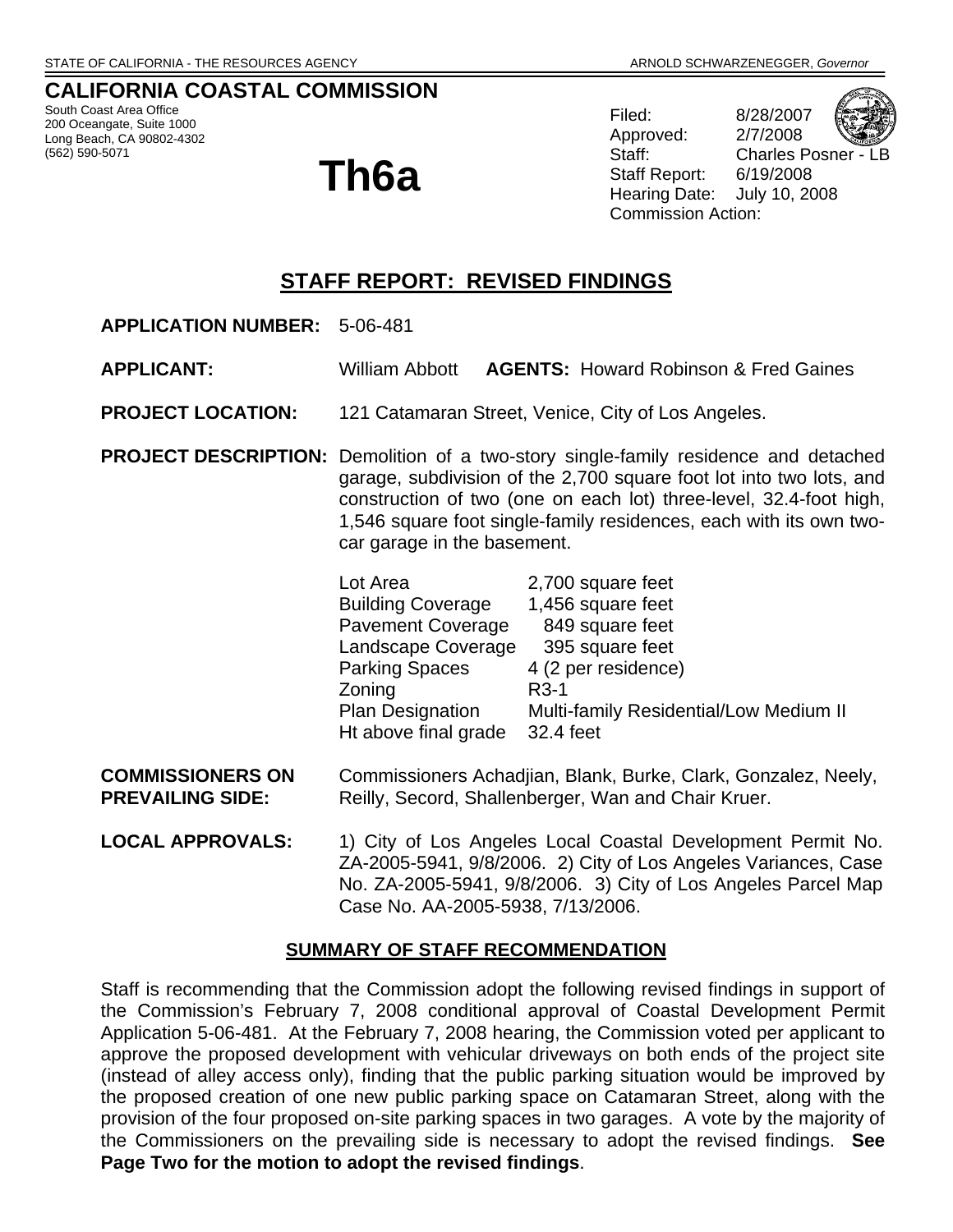## **SUBSTANTIVE FILE DOCUMENTS:**

- 1. City of Los Angeles certified Venice Land Use Plan, 6/14/2001.
- 2. City of Los Angeles "Small Lot Subdivision Ordinance" No. 176,354, 1/31/2005.
- 3. Coastal Development Permit 5-98-097 (Cunningham: 3319 Grand Canal).

## **STAFF RECOMMENDATION:**

The staff recommends that the Commission adopt the following resolution to **adopt the revised findings** in support of the Commission's February 7, 2008 action to approve with conditions Coastal Development Permit Application 5-06-481. Staff recommends a **YES** vote on the following motion:

Passage of this motion will result in the adoption of revised findings as set forth in this staff report or as modified by staff prior to the hearing. The motion requires a majority vote of the members from the prevailing side present at the **July 10, 2008** hearing, with at least three of the prevailing members voting. The eleven Commissioners on the prevailing side are:

## **Commissioners Achadjian, Blank, Burke, Clark, Gonzalez, Neely, Reilly, Secord, Shallenberger, Wan and Chair Kruer.**

Only those Commissioners on the prevailing side of the Commission's action are eligible to vote on the revised findings.

## **I. Resolution to Adopt Revised Findings**

The Commission hereby adopts the findings set forth below for the approval with conditions of Coastal Development Permit Application 5-06-481 on the ground that the findings support the Commission's decision made on February 7, 2008 and accurately reflect the reasons for it.

## **II. Standard Conditions**

- 1. Notice of Receipt and Acknowledgment. The permit is not valid and development shall not commence until a copy of the permit, signed by the permittee or authorized agent, acknowledging receipt of the permit and acceptance of the terms and conditions, is returned to the Commission office.
- 2. Expiration. If development has not commenced, the permit will expire two years from the date this permit is reported to the Commission. Development shall be pursued in a diligent manner and completed in a reasonable period of time. Application for extension of the permit must be made prior to the expiration date.

**MOTION:** *"I move that the Commission adopt the revised findings proposed by staff in support of the Commission's action on February 7, 2008 approving with conditions Coastal Development Permit 5-06-481."*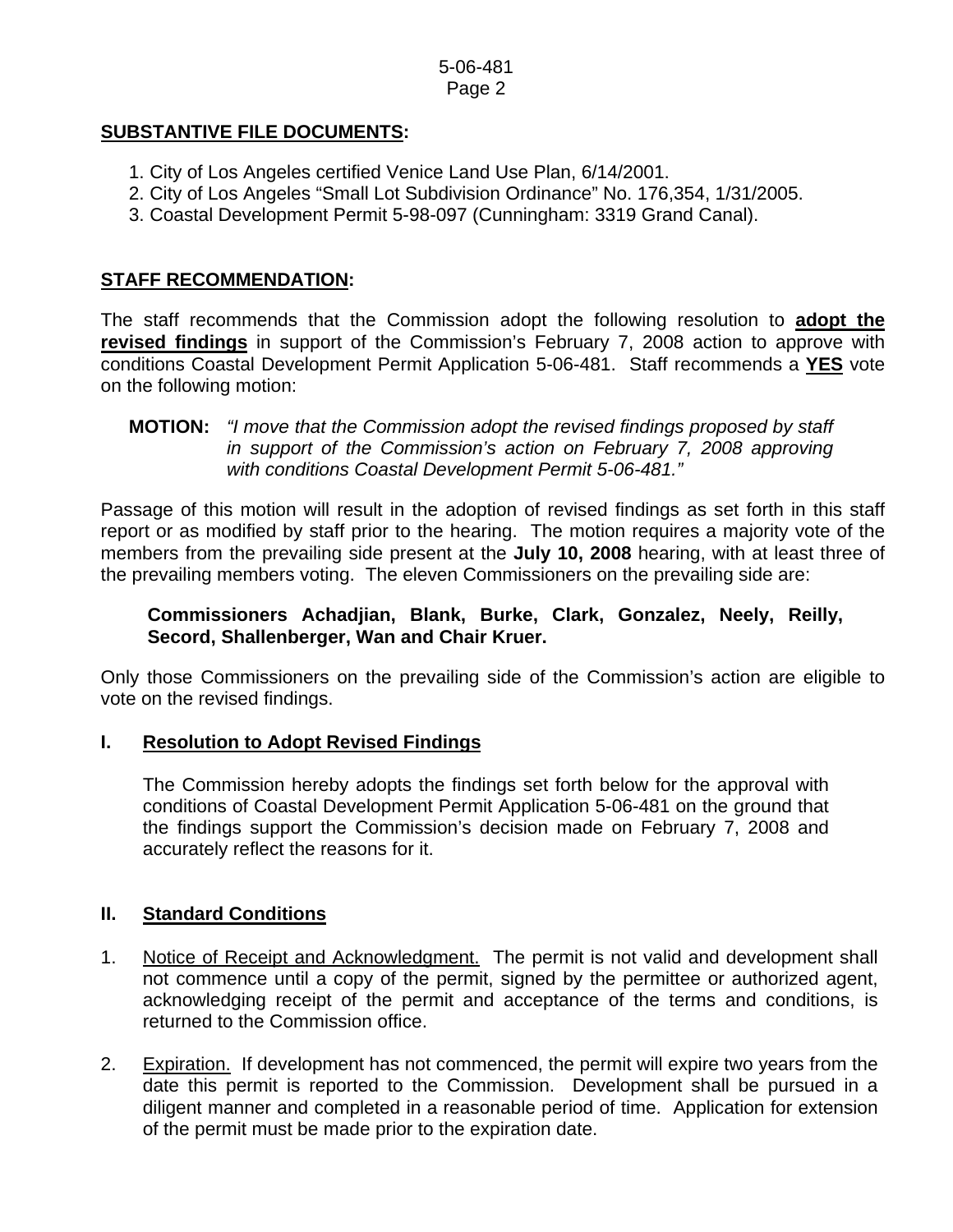- 3. Interpretation. Any questions of intent or interpretation of any condition will be resolved by the Executive Director or the Commission.
- 4. Assignment. The permit may be assigned to any qualified person, provided assignee files with the Commission an affidavit accepting all terms and conditions of the permit.
- 5. Terms and Conditions Run with the Land. These terms and conditions shall be perpetual, and it is the intention of the Commission and the permittee to bind all future owners and possessors of the subject property to the terms and conditions.

#### **III. Special Conditions**

**Staff Note:** The Commission added the following two special conditions to the permit at the February 7, 2008 hearing.

1. Landscaping

No plant species listed as problematic and/or invasive by the California Native Plant Society ([http://www.CNPS.org/\)](http://www.cnps.org/), the California Invasive Plant Council (formerly the California Exotic Pest Plant Council) ([http://www.cal-ipc.org/\)](http://www.cal-ipc.org/), or as may be identified from time to time by the State of California shall be employed or allowed to naturalize or persist on the site. No plant species listed as a "noxious weed" by the State of California or the U.S. Federal Government shall be utilized within the property. All plants shall be low water use plants as identified by California Department of Water Resources (See: [http://www.owue.water.ca.gov/docs/wucols00.pdf\)](http://www.owue.water.ca.gov/docs/wucols00.pdf).

#### 2. Construction Responsibilities and Debris Removal

By acceptance of this permit, the applicant agrees that the permitted development shall be conducted in a manner that protects water quality pursuant to the implementation of the following (BMPs) Best Management Practices.

- a) No construction materials, equipment, debris, or waste will be placed or stored where it may be subject to wind or rain erosion and dispersion.
- b) Any and all demolition/construction material shall be removed from the site (via the alley only) within ten days of completion of demolition/construction and disposed of at an appropriate location. If the disposal site is located within the coastal zone, a coastal development permit or an amendment to this permit shall be required before disposal can take place.
- c) Erosion control/sedimentation Best Management Practices (BMPs) shall be used to control sedimentation impacts to coastal waters during construction. BMPs shall include, but are not limited to: placement of sand bags around drainage inlets to prevent runoff/sediment transport into the sea.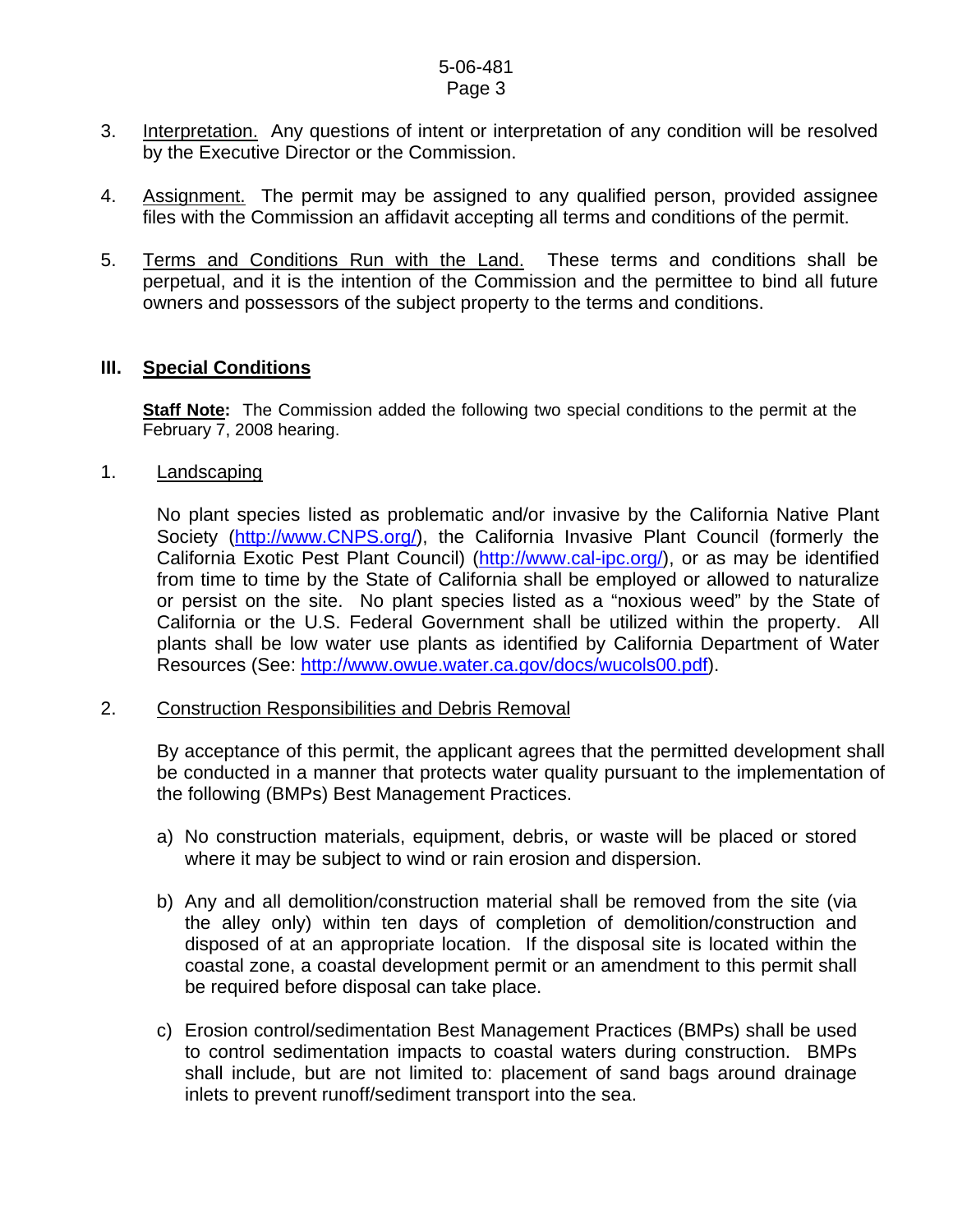- d) Any spills of construction equipment fluids or other hazardous materials shall be immediately contained on-site and disposed of in an environmentally safe manner as soon as possible.
- e) Washout from concrete trucks shall be disposed of at a location not subject to runoff and more than fifty feet away from all stormdrains, open ditches and surface waters.
- f) All trash generated by construction activities within the project area shall be disposed of at the end of each day, or as soon as possible.
- g) All grading and excavation areas shall be properly covered and sandbags and/or ditches shall be used to prevent runoff from leaving the site, and measures to control erosion must be implemented at the end of each day's work.

## **IV. REVISED FINDINGS AND DECLARATIONS**

**Staff Note:** The following revised findings include all of the staff's recommended findings that were set forth in the January 17, 2008 staff report for the Commission's February 7, 2008 hearing for the coastal development permit application. The portions of those findings that are being deleted are crossed-out in the following *revised findings:* deleted findings. The supplemental findings being added in support of the Commission's February 7, 2008 action are identified with underlined text.

The Commission hereby finds and declares:

## **A. Project Description and Background**

The applicant proposes to demolish the existing (c.1936) two-story single-family residence and detached garage on the 2,700 square foot lot, subdivide the thirty-foot wide lot into two lots, and construct a three-level, 1,546 square foot single-family residence on each of the newly created lots (See Exhibits). One proposed lot would measure 30' x 47.5' and the other would be 30' x 38.5' (Exhibit #5, p.1). An eighteen-inch gap would separate the two proposed houses from one another (Exhibit #6). Each of the two proposed single-family residences is 32.4 feet high, and each house would have its own separate two-car garage in its basement. The driveway for one house would be accessed from the rear alley, and the a ten-foot wide driveway for the other house would be accessed from Catamaran Street (Exhibit #5).

On January 10, 2008, the applicant revised the proposed project by narrowing the width of the proposed driveway apron on Catamaran Street to ten feet, thus leaving room on the public right-of-way for one eighteen-foot long public parking space where there is currently none (Exhibit #5, p.2). The driveway for the existing garage on the project site takes access from Catamaran Street, so a new curb cut is not being proposed. This block of Catamaran Street is not improved with curbs or sidewalks, but is paved for vehicular access (Exhibit #4). About one hundred feet west of the project site Catamaran Street becomes a walk street (i.e., closed to vehicles).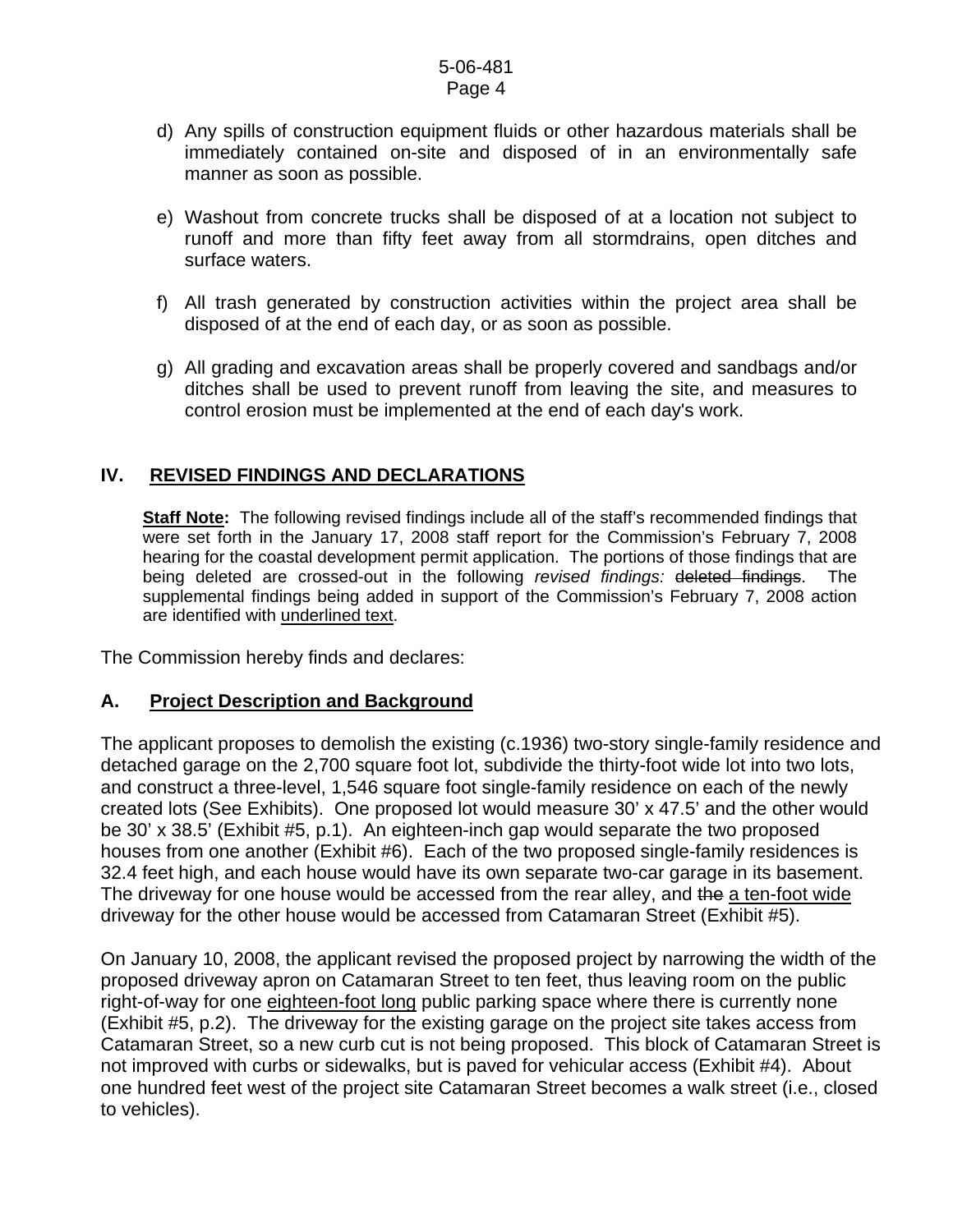The project site is two blocks inland of the beach and one block west of Grand Canal in the Marina Peninsula neighborhood of Venice (Exhibit #3). The distance between the project site and the Venice Pier is about one thousand feet.

The City of Los Angeles has approved Local Coastal Development Permit No. 2005-5941 and Parcel Map No.  $AA$ -2005-5938 for the proposed project.<sup>[1](#page-4-0)</sup> The City's approval of the local coastal development permit was not appealed to the Commission. The height of the two proposed single-family residences conforms to the 35-foot height limit for the area as set forth in the certified Venice Land Use Plan (LUP). The proposed two residential units conform to the density limit for the site set forth in the certified LUP (two units per lot less than 4,000 square feet in area). Adequate on-site parking (four spaces in two garages) would be provided for the proposed project; however, the proposed two-driveway design of the project would eliminate the potential for public parking on Catamaran Street, the fronting right-of-way. The City also granted the applicant two variances: one to reduce the width of the side yards from five feet to three feet, and the other to allow a driveway in the front yard that exceeds the fifty percent of the required front yard area. The City of Los Angeles Housing Department declared that the proposed project does not involve the demolition of affordable housing units.

## **B. Public Access- Public Parking**

 $\overline{a}$ 

The primary Coastal Act issue raised by the applicant's proposal is the project's adverse impact to potential public parking supplies on Catamaran Street, the fronting public right-ofway (Exhibit #4). The proposal is the first instance of a "Small Lot Subdivision" project in Venice using both the alley and the fronting street to provide driveway access to its on-site parking, resulting in the loss of potential public parking on the fronting right-of-way. Two public parking spaces could be established on the portion of the Catamaran Street right-of-way that abuts the project site. The applicant has agreed to narrow the width of the proposed driveway apron on Catamaran Street to ten feet, thus leaving room on the public right-of-way for one eighteen-foot long public parking space and curb where there is currently none (Exhibit #5).

The proposed project is located in Venice, two blocks inland of the popular Venice Beach and boardwalk (Exhibit #3). One of the most important coastal planning issues for this part of Venice is the issue of parking and the lack thereof. New developments must provide an adequate parking supply in order to protect the existing public parking facilities that support public access to the many recreational opportunities available at this highly popular coastal area. These public parking facilities are primarily the on-street parking spaces and the public beach parking lots.

The Venice Beach area has a severe parking shortage. The parking shortage exists partly because many of the residences were built several decades ago when there was less demand for parking (there were fewer residents and cars, and the area was once served by the Pacific Railway red cars) and on-site parking was not required by code. Also, the Venice walk streets and alleys provide little or no public parking, and the public beach parking lots are expensive to use on a regular basis, and they are closed at night. The restaurants, cafes and shops in the area (e.g., along Washington Boulevard) often have little or no on-site parking to serve their

<span id="page-4-0"></span><sup>1</sup> The City Planning Department approved the subdivision of the 2,700 square foot lot pursuant to the "Small Lot Subdivision Ordinance" No. 176,354, effective 1/31/2005. The Venice certified LUP does not set forth a minimum lot size, but does limit residential density to two units for a lot with less than 4,000 square feet of area.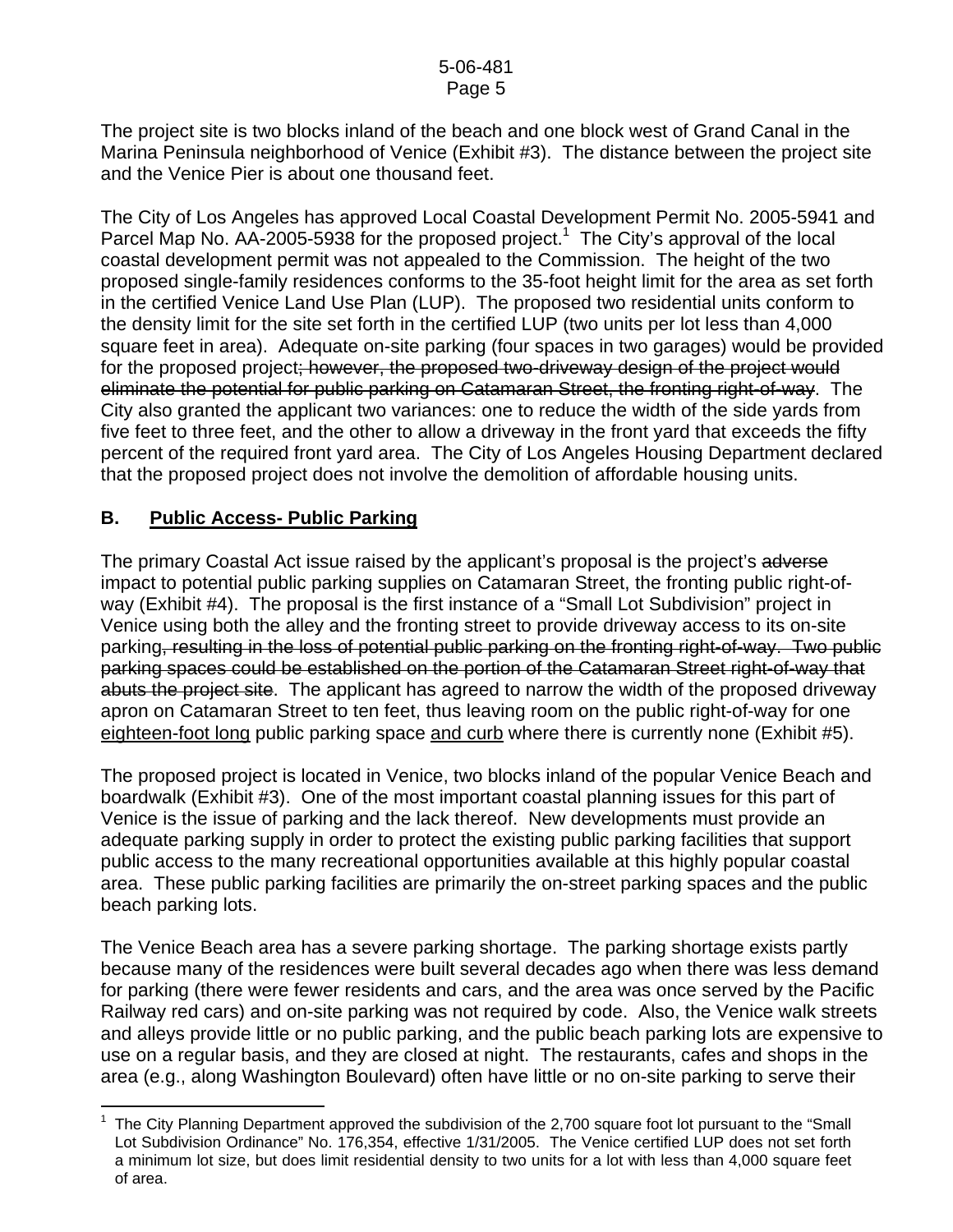employees and customers. Consequently, there is a severe shortage of available parking spaces in the area when the demand for parking peaks. Visitors and users of the various commercial, residential and recreational uses in the area must compete for the limited number of available parking spaces in the area. This situation has negatively impacted the availability of public access to the coast during peak-use periods.

The Commission has consistently found that a direct relationship exists between the provision of adequate parking and availability of public access to the coast. The Commission has consistently required that new development provide adequate parking facilities to meet the demands of the new development. Section 30252 of the Coastal Act requires that new development provide (among other things) adequate parking facilities.

Section 30252 of the Coastal Act states, in part:

The location and amount of new development should maintain and enhance public access to the coast by... (4) providing adequate parking facilities....

In this case, the applicant is proposing to provide adequate parking (four on-site spaces) for the two proposed single-family residences. However, the Coastal Act issue is not one of quantity of parking spaces being provided by the applicant, but an issue of utilizing the public right-of-way for private use (driveway access) versus public use (parking and/or landscaping).

The Coastal Act requires that new development not reduce the public's right to access the shoreline. The Venice Canals, Venice Pier and Venice Beach, all in the neighborhood of the proposed project, are very popular public recreation areas. Visitors and users of the various commercial, residential and recreational uses in the area must compete for the limited number of parking spaces provided on the public streets in the area. One of the basic goals stated in the Coastal Act is to maximize public access and recreation along the coast. Therefore, the public rights-of-way must be protected for public parking or other beneficial public uses.

Section 30210 of the Coastal Act states:

In carrying out the requirement of Section 4 of Article X of the California Constitution, maximum access, which shall be conspicuously posted, and recreational opportunities shall be provided for all the people consistent with public safety needs and the need to protect public rights, rights of private property owners, and natural resource areas from overuse.

Section 30211 of the Coastal Act states:

Development shall not interfere with the public's right of access to the sea where acquired through use or legislative authorization, including, but not limited to, the use of dry sand and rocky coastal beaches to the first line of terrestrial vegetation.

Section 30213 of the Coastal Act states, in part:

Lower cost visitor and recreational facilities shall be protected, encouraged, and, where feasible, provided. Developments providing public recreational opportunities are preferred.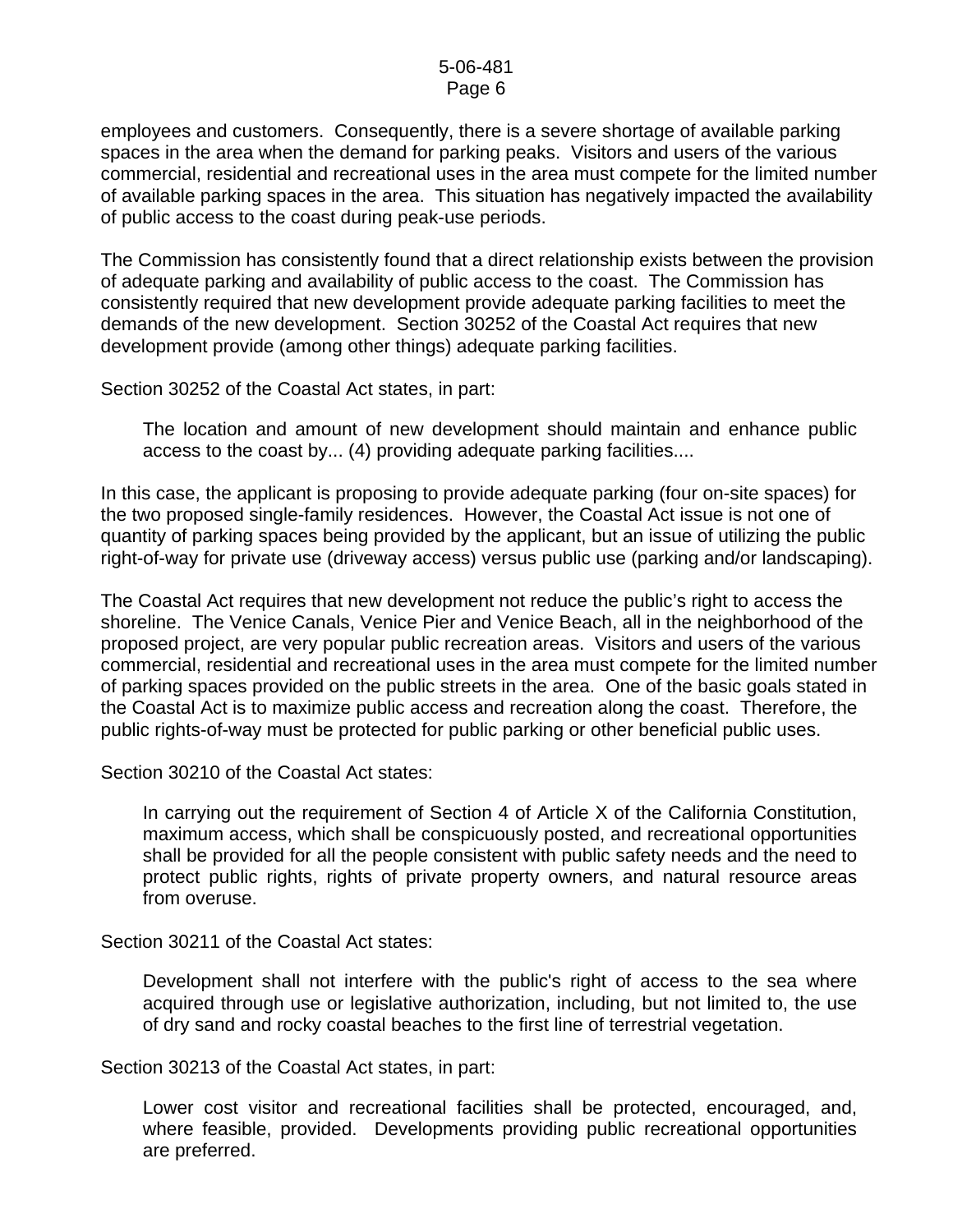Section 30253(5) of the Coastal Act states:

 New development shall: (5) Where appropriate, protect special communities and neighborhoods which, because of their unique characteristics, are popular visitor destination points for recreational uses.

In regards to public rights-of-way and public parking opportunities, Policies II.A.9 and I.C.9 of the certified Venice LUP state:

*Policy II. A. 9. Protection of Public Parking. The following policies shall be implemented and enforced in order to protect and enhance public parking opportunities provided on public rights-of-way and in off-street parking areas:* 

- *a. Beach Parking Lots. The beach parking lots located at Washington Boulevard, Venice Boulevard and Rose Avenue shall be protected for long-term (4-8 hours) public beach parking. No parking spaces in the beach parking lots shall be used to satisfy the parking requirements of Policies II.A.3 and II.A.4. The temporary short-term lease or reservation of parking spaces in the beach parking lots may*  be permitted if the proposed temporary use of the parking supply does not *conflict with the need for public parking by beach goers. Any proposal to allow overnight residential parking in the beach parking lots shall include provisions to enforce a prohibition against the storage of vehicles in the lots during the daylight hours by non-beach goers.*
- *b. Street Ends. It is the policy of the City to not permit privatization of street ends. Public parking opportunities shall be protected and encouraged at improved and unimproved street-ends that abut Ocean Front Walk and/or the beach.*
- *c. Rights-of-way. In order to maintain and increase the public parking supply, the City shall maximize and protect the availability of public parking opportunities on City streets that currently accommodate vehicular traffic.*
- *d. Curb cuts. In order to protect on-street parking opportunities, curb cuts shall not be permitted where vehicular access can be provided from an alley. When vehicular access cannot be safely provided from an alley, curb cuts shall be limited to the minimum amount necessary to provide safe vehicular access to a site. Old curb cuts shall be restored to curbside public parking when feasible.*
- *e. Private parking. Existing ordinances shall be enforced to ensure that parking areas situated on street-ends and on public rights-of-way are protected for public use and shall not be privatized or posted for private use.*

*Policy I. C. 9. Public Rights-of-Way. Public rights-of-way in the Venice Coastal Zone shall be reserved for public transportation uses including use by private vehicles, pedestrians and bicyclists. Uses that do not interfere with coastal access, transportation and visual quality may be permitted, subject to a discretionary review by means of a coastal development permit. Vacations of public rights-of-way shall not be permitted in the area between the first public road and the sea, Ballona Lagoon or any canal except for public purposes consistent with all applicable local, state and federal laws.*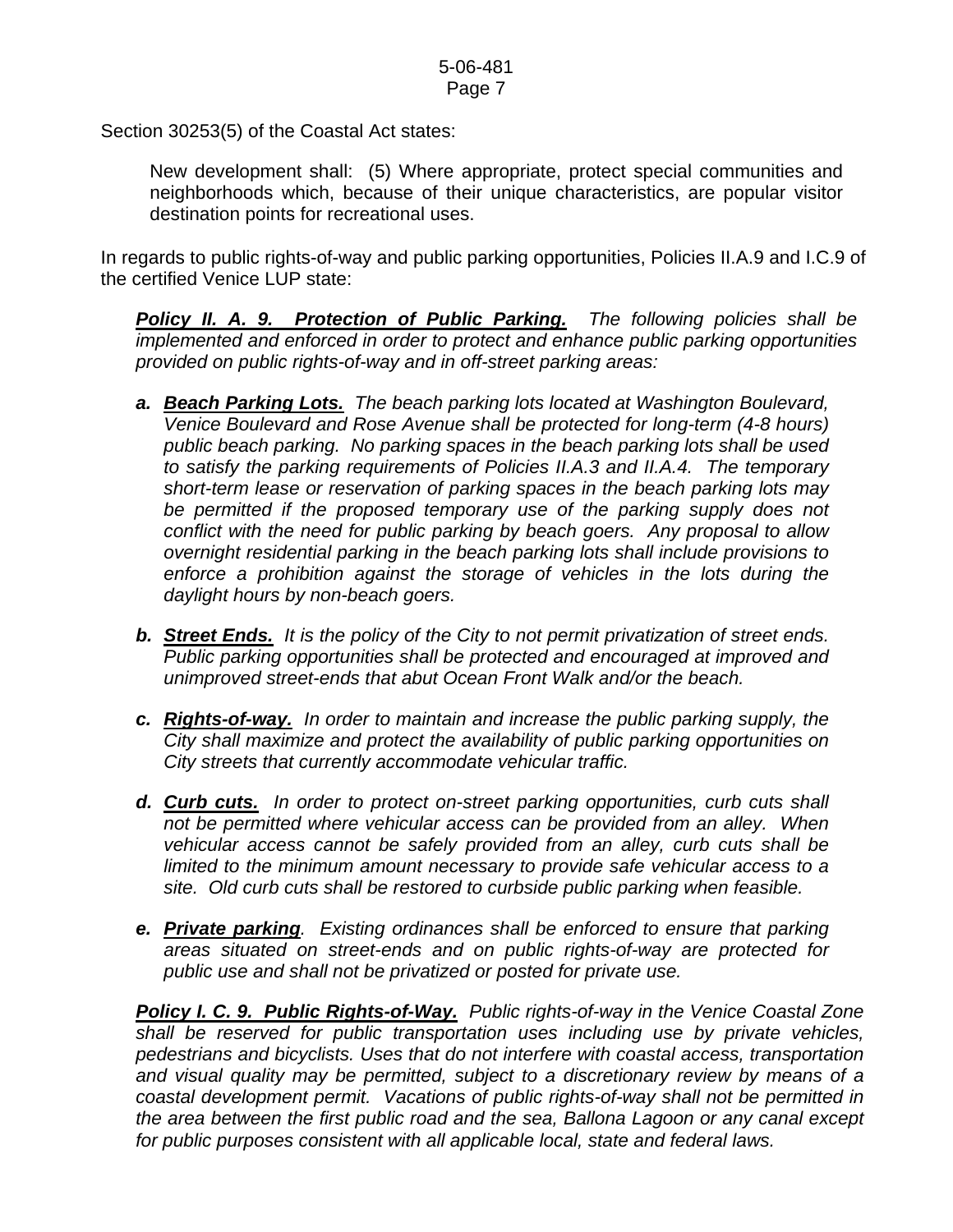The public rights-of-way in Venice include walk streets where vehicles are prohibited, vehicular streets that provide public parking opportunities, and alleys that provide access to residents' driveways and off-street parking facilities like carports and garages. Vehicular streets provide public parking, alleys provide garage access, and the walk streets (with private landscaping encroachments) provide the public with unique and lush walkways where there is no threat of negative interactions with speeding vehicles and their exhaust fumes. The Catamaran Street public right-of-way, which runs three blocks between Grand Canal and the public beach, has all three of these street types and characteristics, but the proposed project provides nothing to improve the public's ability to utilize the public right-of-way.

This segment of Catamaran Street (where the project is located) has no curb or sidewalk, and has the characteristics of a wide alley (Exhibit #4). The Catamaran Street public right-of-way near the project site is partly occupied by several patios and fences that encroach into the public way, and also by several parking areas that have been posted with private "Tenant Parking Only" signs that convey a message that the edges of the 36-foot wide right-of-way are private properties (Exhibit #4). The public land is being used by the private property owners and their tenants while denying the general public on-street parking opportunities or other public benefits.

This pattern of right-of-way use also runs contrary to the provisions of Coastal Act Section 30253(5) which protects special communities and neighborhoods, like Venice, which are popular visitor destination points for recreational uses. The conversion of landscaped front yards to paved driveways would certainly have an adverse affect on community character if such projects are approved.<sup>[2](#page-7-0)</sup> Therefore, it is important to require that vehicular access to residential uses be taken only from the alley, when feasible. In this case, access from the alley is feasible.

In this specific circumstance, however, the Commission finds that requiring both two-car garages to take access from the narrow alley would create an unsafe situation. It is therefore not feasible to require that vehicular access to the proposed project be taken only from the alley. Therefore, the proposed project, with driveways accessing both the alley and the fronting right-of-way, does not violate the provisions of Policies II.A.9 and I.C.9 of the certified Venice LUP because it is not feasible for the proposed project to have vehicular access taken only from the alley. In addition, the proposed project will displace no existing on-street parking because the existing driveway on the project site already takes access from Catamaran Street. The proposed project will enhance public access to the coast by providing one additional public parking space on the street as the applicant has proposed to narrow the width of the proposed driveway apron on Catamaran Street to ten feet, thus leaving room on the public right-of-way for one eighteen-foot long public parking space (with a curb) where there is currently none (Exhibit #5, p.2).

The proposed project, with driveways accessing both the alley and the fronting right-of-way, does not conform with Policy II.A.9.c of the certified Venice LUP which requires that public parking opportunities on City streets that currently accommodate vehicular traffic shall be maximized. The proposed project also does not conform with Policy II.A.9.e of the certified Venice LUP which requires that public rights-of-way shall be protected for public use and shall not be privatized or posted for private use. Public parking opportunities are maximized when

<span id="page-7-0"></span> $\overline{a}$  $2$  The City granted the applicant a variance which allowed the proposed driveway in the front yard to exceed fifty percent (50%) of the required front yard area.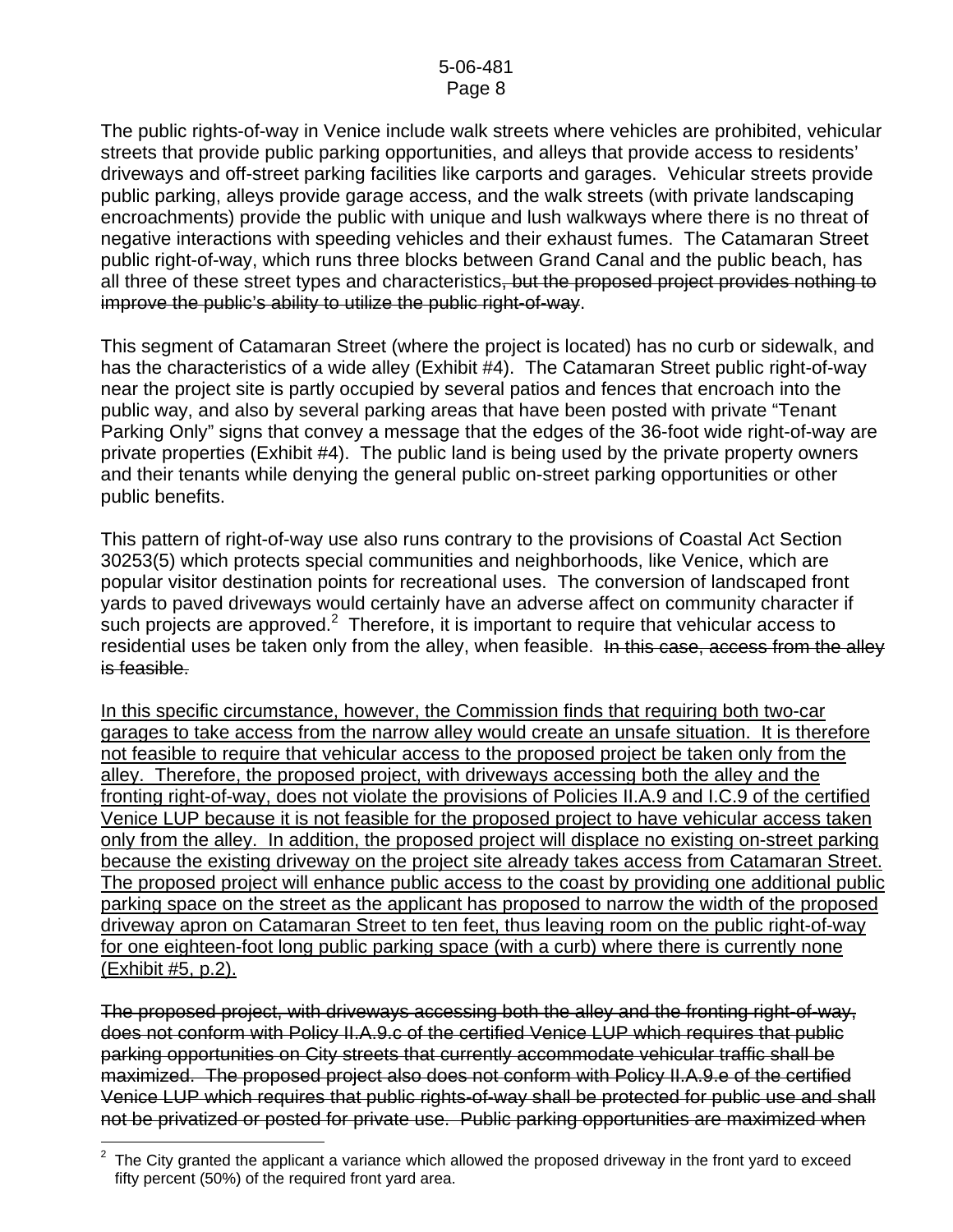the private residences take driveway access from the rear alley only, thus leaving the fronting right-of-way available for on-street public parking or other beneficial public uses (e.g., landscaping and walkways). The proposed driveway access off of Catamaran Street eliminates the potential for public on-street parking on Catamaran Street. Even though the Catamaran Street public right-of-way is already occupied by private encroachments posted with private "Reserved Parking" signs, the certified Venice LUP requires that public parking opportunities on City streets be protected and maximized, and that public rights-of-way must be protected for public use and shall not be privatized for private use.

Therefore, the proposed project presents the Commission with two options: 1) approve the proposed project as designed by the applicant and maintain status quo of unregulated private use of the Catamaran Street public right-of-way, or 2) deny the proposed project and require it and future projects to conform with the requirements of the certified LUP that protect public rights-of-way for public parking or other beneficial public uses.

The applicant asserts that no existing public on-street parking will be displaced by the proposed project, and that the project would actually provide one additional public parking space on the street (Exhibit #5, p.2). This is true, but only because public parking on the Catamaran Street public right-of-way is not currently possible since the edges of the right-ofway are occupied by existing driveways, private encroachments and fences, and public areas are posted with private "Reserved Parking" signs (Exhibit #4).

The applicant also points to Coastal Development Permit 5-98-097 (Cunningham) issued for a duplex at the eastern end of Catamaran Street, three lots east of the project site, where the Commission allowed driveway access from Catamaran Street (Exhibit #4). But that was one case where it was also not feasible to have the driveway come from the rear alley because the lot has no alley access; it fronts on Strongs Drive, a public street that is regularly used by beach goers and neighborhood residents for on-street parking. The driveway for that project had to be provided by either Catamaran Street or Strongs Drive, since there was no alley option.

Therefore, approval of the proposed project would not violate the public access policies of the Coastal Act and the public right-of-way protections set forth in the certified Venice LUP because the proposed project would not eliminate public use of the Catamaran Street public right-of-way. The proposed project will enhance public access to the coast by providing one additional public parking space (with a curb) on Catamaran Street. Therefore, the proposed project is consistent with the public access policies of the Coastal Act and the standards developed in the certified Venice LUP to assure the preservation of public parking opportunities in the public right-of-way.

As stated above, the approval of the proposed project would violate the public access policies of the Coastal Act and the public right-of-way protections set forth in the certified Venice LUP because the proposed project would eliminate potential public use of the Catamaran Street public right-of-way. In addition, there is a feasible alternative design that would preserve the right-of-way for public use while also allowing the project site to be developed with two residential units (with driveway and garage access taken only from the alley, as is typically required throughout Venice, even in previously approved small lot subdivisions). Therefore, the proposed project must be denied because it is not consistent with the public access policies of the Coastal Act and the standards developed in the certified Venice LUP to assure the preservation of public parking opportunities in the public right-of-way.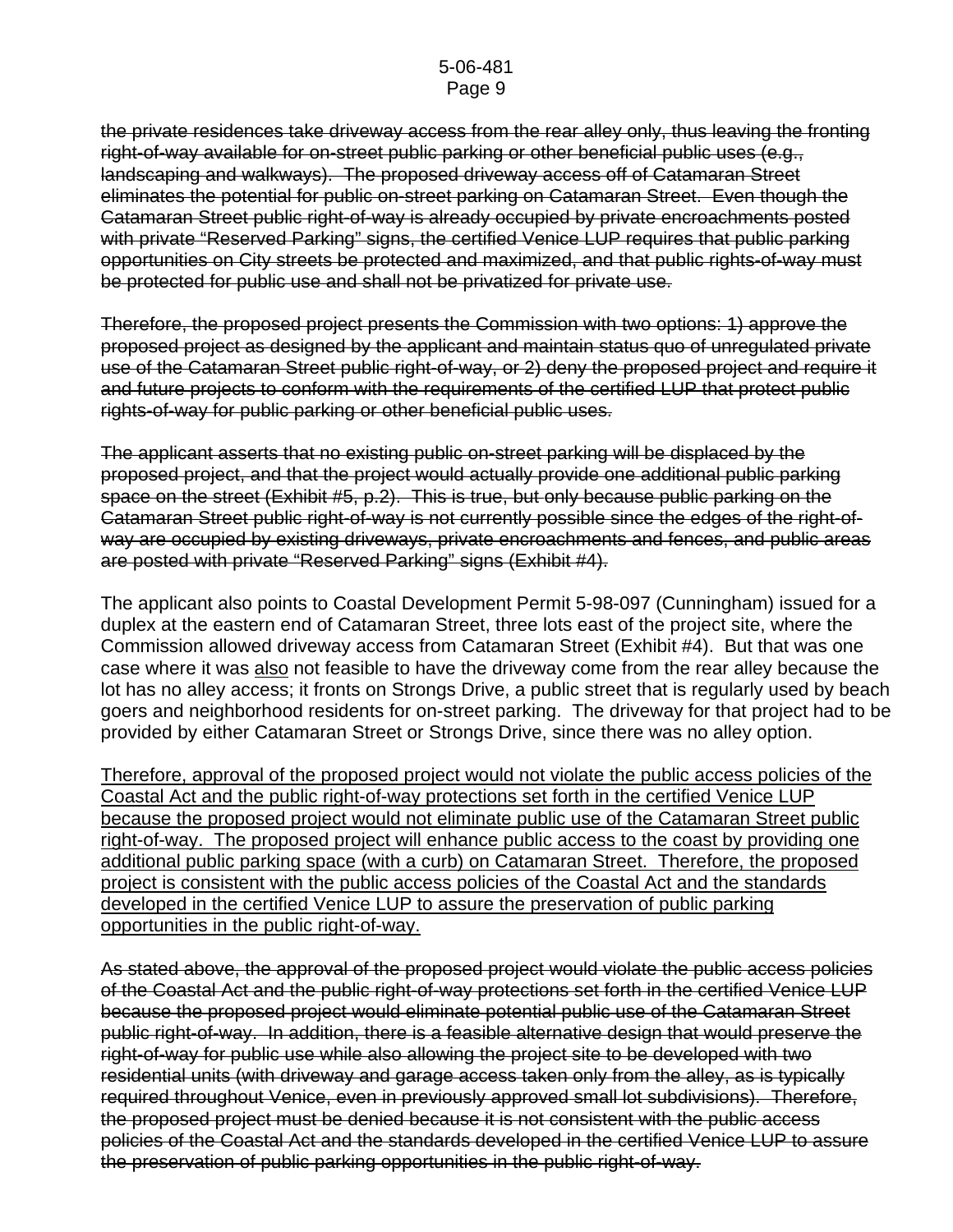## **C. Water Quality**

The proposed work will be occurring in a location where there is a potential for a discharge of polluted runoff from the project site into coastal waters. The storage or placement of construction material, debris, or waste in a location where it could be discharged into coastal waters would result in an adverse effect on the marine environment. To reduce the potential for construction related impacts on water quality, the Commission imposes special conditions requiring, but not limited to, the appropriate storage and handling of construction equipment and materials to minimize the potential of pollutants to enter coastal waters. As conditioned, the Commission finds that the development conforms with Sections 30230 and 30231 of the Coastal Act.

## **D. Habitat**

As conditioned, the development will not result in significant degradation of adjacent habitat, recreation areas, or parks and is compatible with the continuance of those habitat, recreation, or park areas. Therefore, the Commission finds that the project, as conditioned, conforms with Section 30240(b) of the Coastal Act.

## **E. Local Coastal Program**

Section 30604(a) of the Coastal Act provides that the Commission shall issue a coastal development permit only if the project will not prejudice the ability of the local government having jurisdiction to prepare a Local Coastal Program which conforms with Chapter 3 policies of the Coastal Act:

 (a) Prior to certification of the Local Coastal Program, a coastal development permit shall be issued if the issuing agency, or the commission on appeal, finds that the proposed development is in conformity with the provisions of Chapter 3 (commencing with Section 30200) of this division and that the permitted development will not prejudice the ability of the local government to prepare a Local Coastal Program that is in conformity with the provisions of Chapter 3 (commencing with Section 30200). A denial of a Coastal Development Permit on grounds it would prejudice the ability of the local government to prepare a Local Coastal Program that is in conformity with the provisions of Chapter 3 (commencing with Section 30200) shall be accompanied by a specific finding which sets forth the basis for such conclusion.

The City of Los Angeles does not have a certified LCP for the Venice area. The Commission officially certified the City of Los Angeles Land Use Plan (LUP) for Venice on June 14, 2001. The standard of review for the proposed development is the Coastal Act. The City is working towards certification of the Venice LCP. As discussed above, the proposed project does not violate the public access policies of the Coastal Act and the public right-of-way protections set forth in the certified Venice LUP. Therefore, the Commission finds that approval of the proposed development, as conditioned, will not prejudice the City's ability to prepare an LCP consistent with the policies of Chapter 3 of the Coastal Act, and is therefore consistent with Section 30604(a) of the Coastal Act.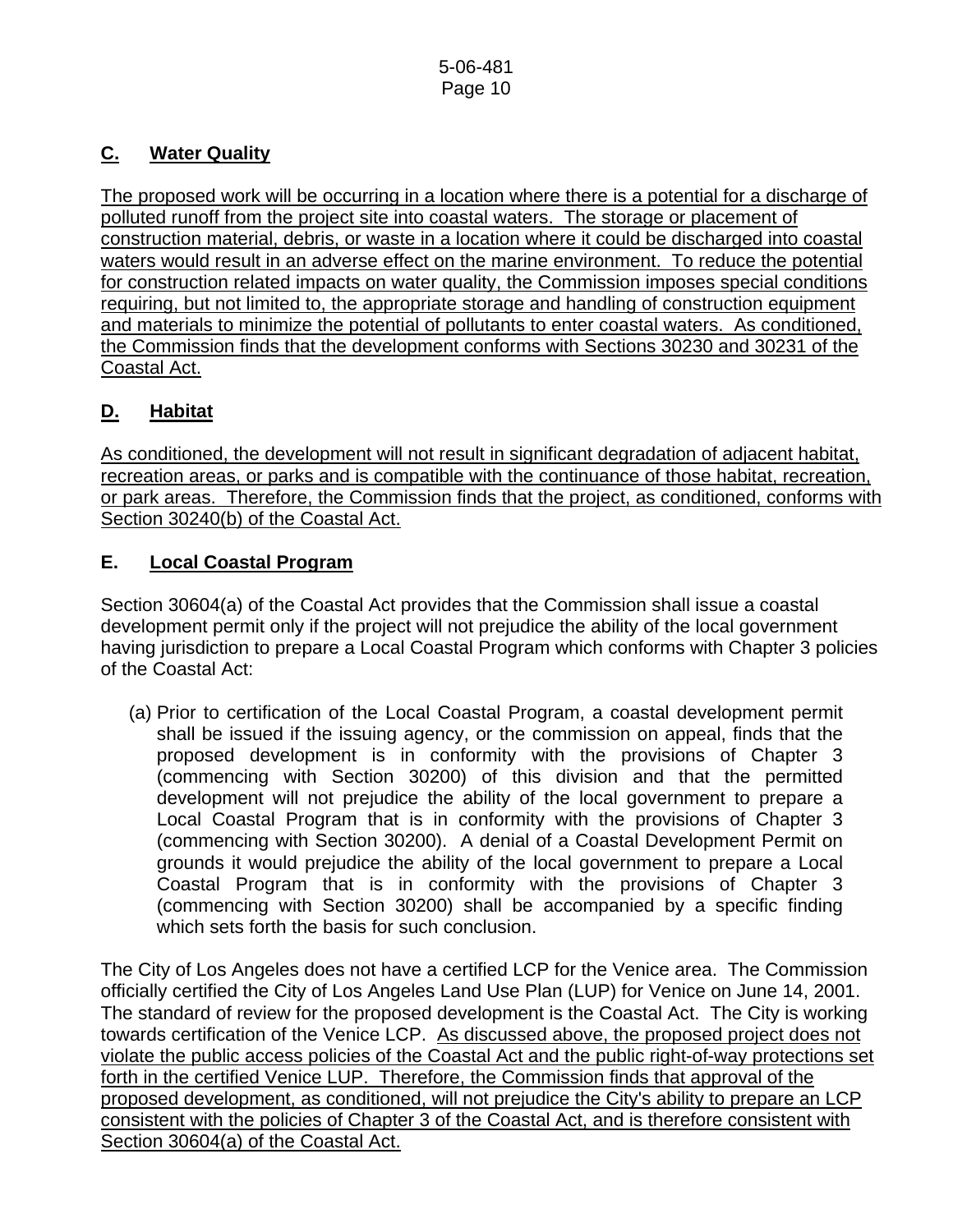Although the City currently does not have a certified LCP, this decision could nevertheless have a precedential impact on future decisions, as the LCP would include provisions (i.e., LUP policies) to require that all driveway access be taken from the rear alley, where feasible. The proposal is the first instance of a "Small Lot Subdivision" project in Venice using both the alley and the fronting street to provide driveway access to its on-site parking, resulting in the loss of potential public parking on the fronting right-of-way. This case represents an important precedent because the loss of public parking opportunities on Venice streets resulting from this type of two-garage design would adversely impact the public's ability to access this popular coastal recreation area. Therefore, Commission approval of the proposed project would be a bad precedent that would prejudice the ability of the City to prepare an LCP that is in conformity with Chapter 3 of the Coastal Act. The denial of the proposed project is consistent with prior precedents relating to the protection of public parking opportunities on the public right-of-way as the Commission has required that all Venice residential projects access on-site parking from the rear alley, when feasible, to protect public parking opportunities (and pedestrian access) in Venice. As discussed above, the proposed project violates the public access policies of the Coastal Act and the public right-of-way protections set forth in the certified Venice LUP because the proposed project would eliminate potential public use of the Catamaran Street public right-of-way, and approval of the proposed project would set a bad precedent in regards to the protection of public access and community character. Therefore, the Commission finds that approval of the proposed development would prejudice the City's ability to prepare an LCP consistent with the policies of Chapter 3 of the Coastal Act, and is therefore not consistent with Section 30604(a) of the Coastal Act.

## **F. California Environmental Quality Act (CEQA)**

Section 13096 Title 14 of the California Code of Regulations requires Commission approval of a coastal development permit application to be supported by a finding showing the application, as conditioned by any conditions of approval, to be consistent with any applicable requirements of the California Environmental Quality Act (CEQA). Section 21080.5(d)(2)(A) of CEQA prohibits a proposed development from being approved if there are feasible alternatives or feasible mitigation measures available which would substantially lessen any significant adverse effect which the activity may have on the environment.

In this case, there are no feasible alternatives or mitigation measures available which will lessen the significant adverse impacts that the development would have on the environment. Therefore, the Commission finds that the proposed project, as conditioned, is consistent with CEQA and the policies of the Coastal Act.

In this case, there exists a viable use on the site: the existing single-family residence. Another feasible alternative is to design a new house or a new two-unit project with driveway and garage access taken only from the alley. Both of these alternatives would substantially lessen the significant adverse effect of the proposed project. Thus, denial of the proposed project does not deny the applicant all economically beneficial or productive use of the property or unreasonably limit the owner's reasonable investment-backed expectations of the property. Therefore, there are feasible alternatives or mitigation measures available which will lessen the significant adverse impacts that the development would have on the environment. Therefore, the Commission finds that the proposed project is not consistent with CEQA and the policies of the Coastal Act.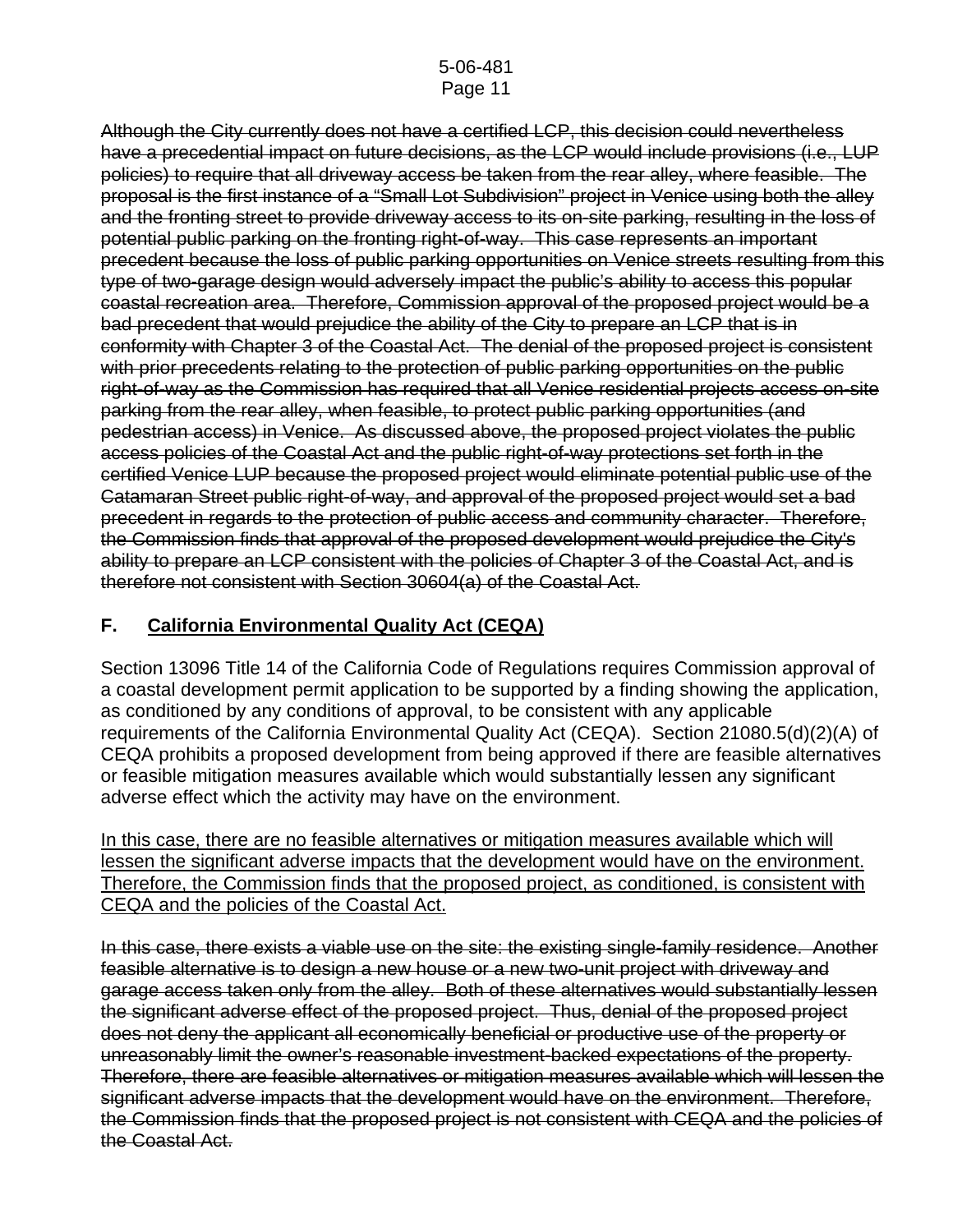

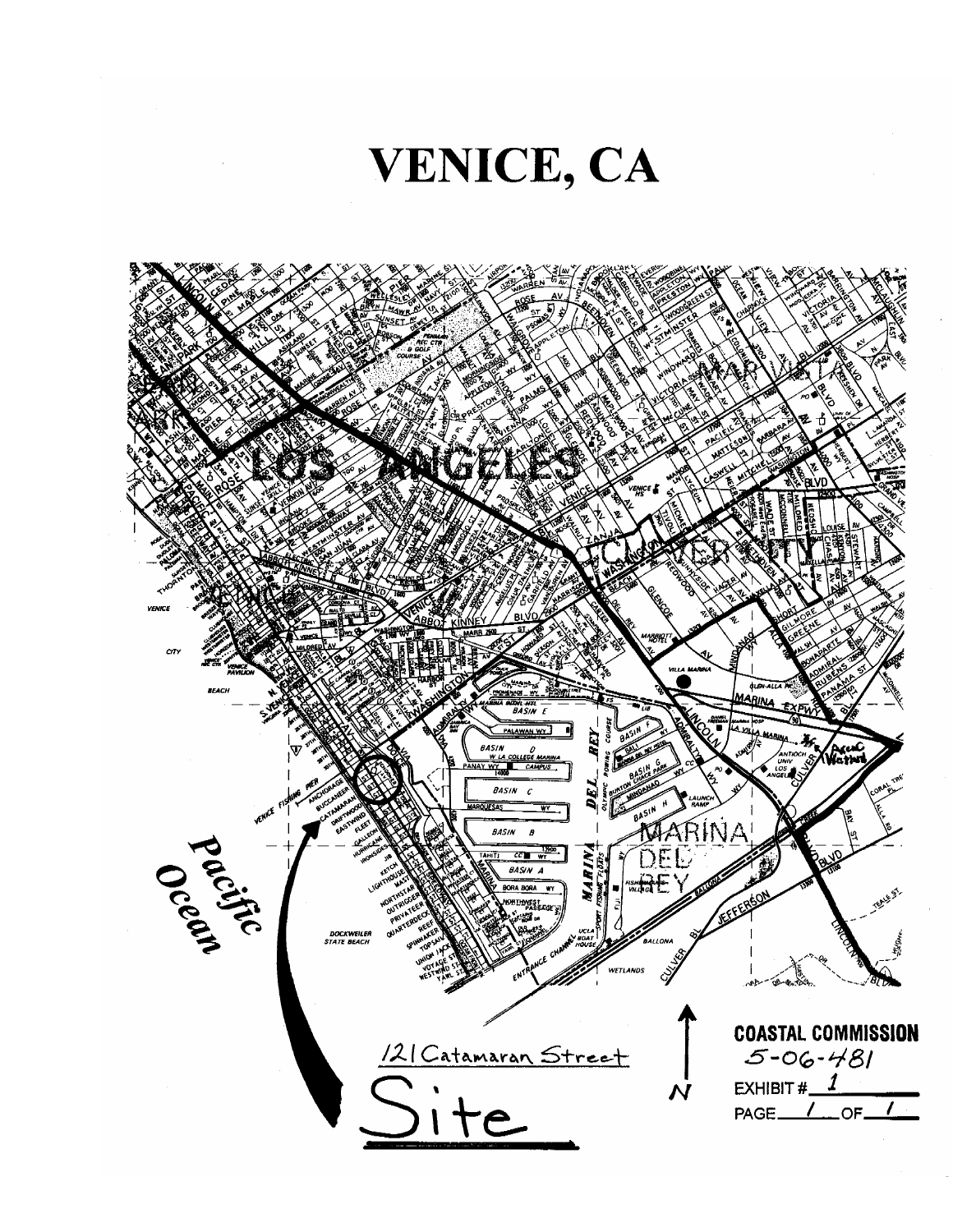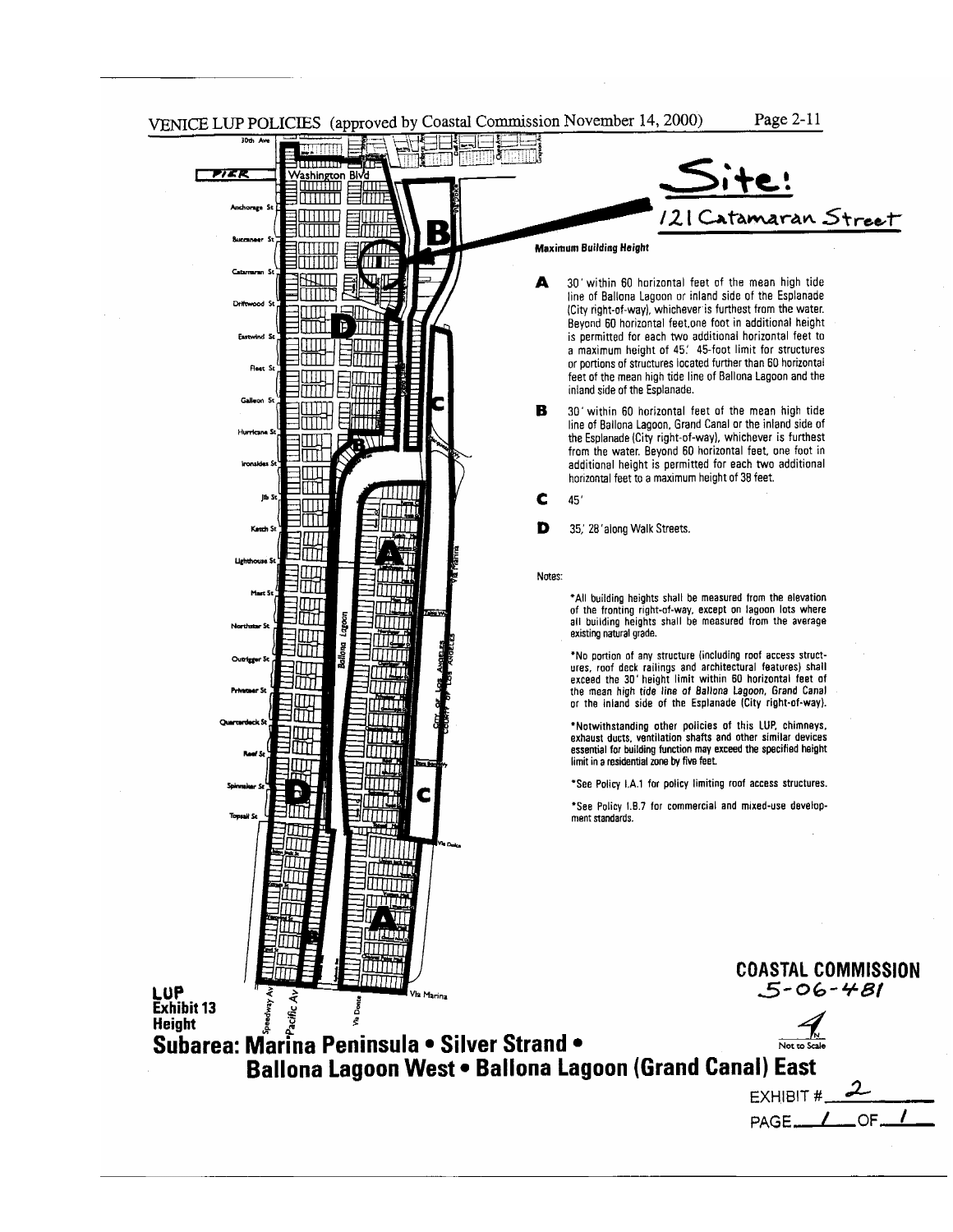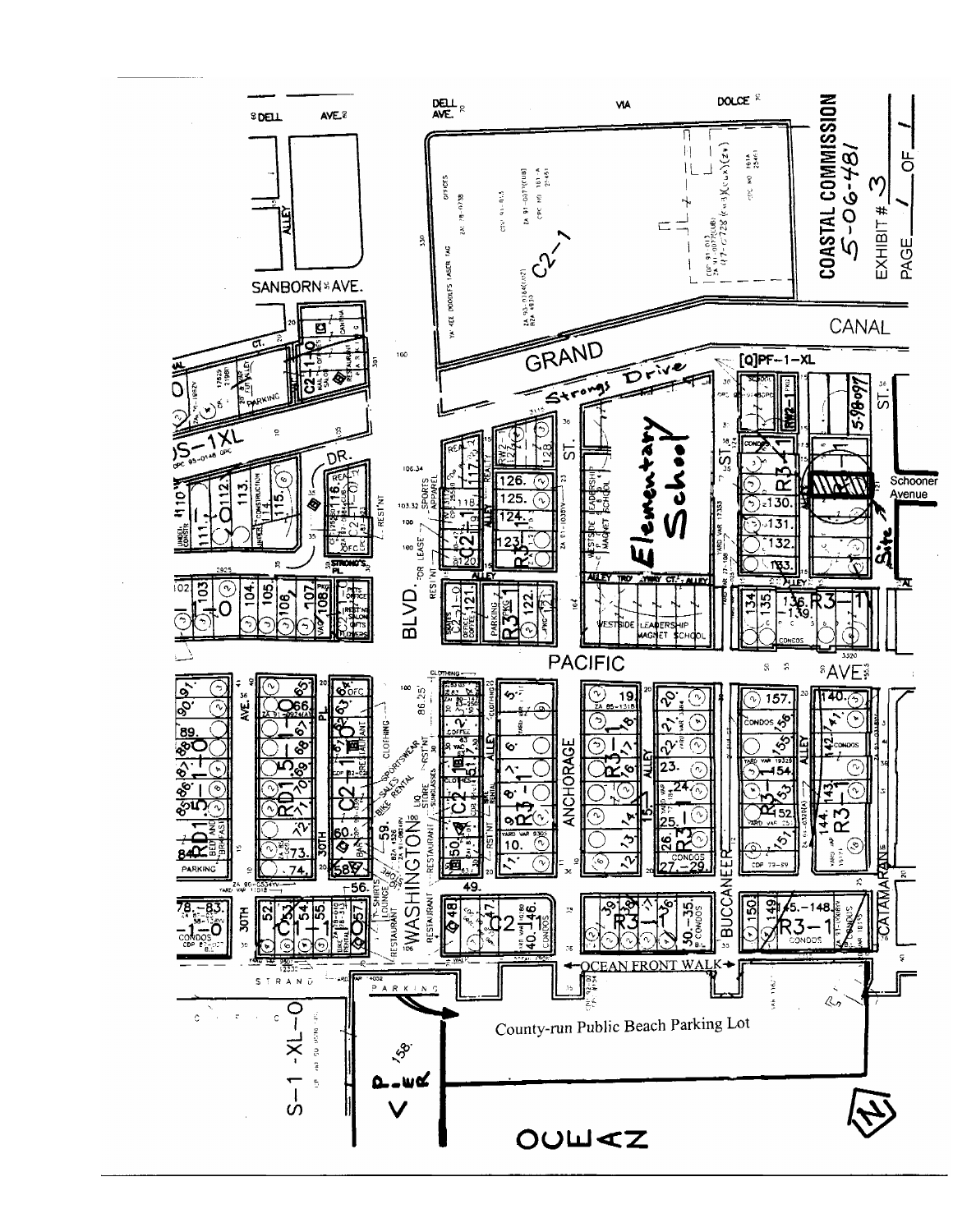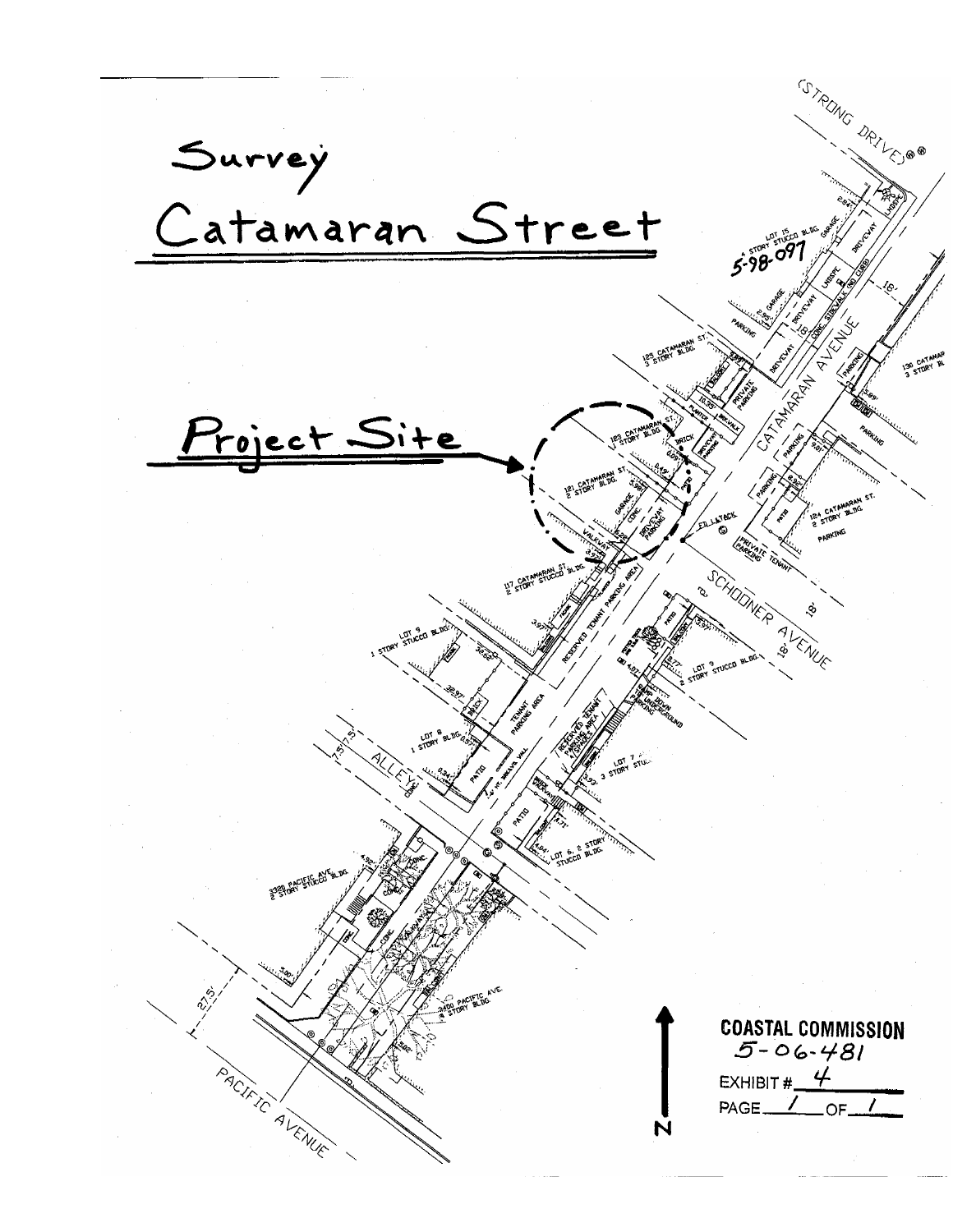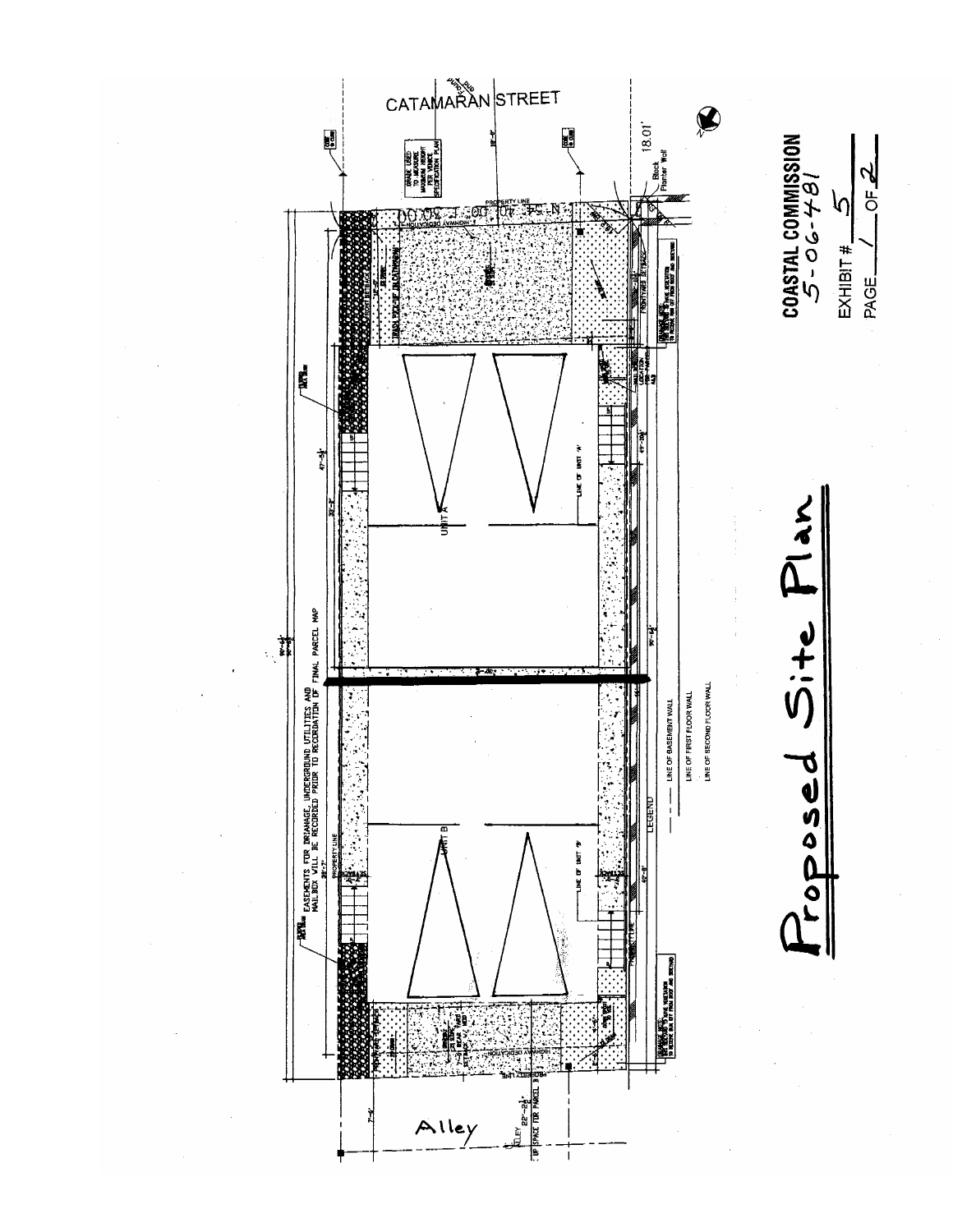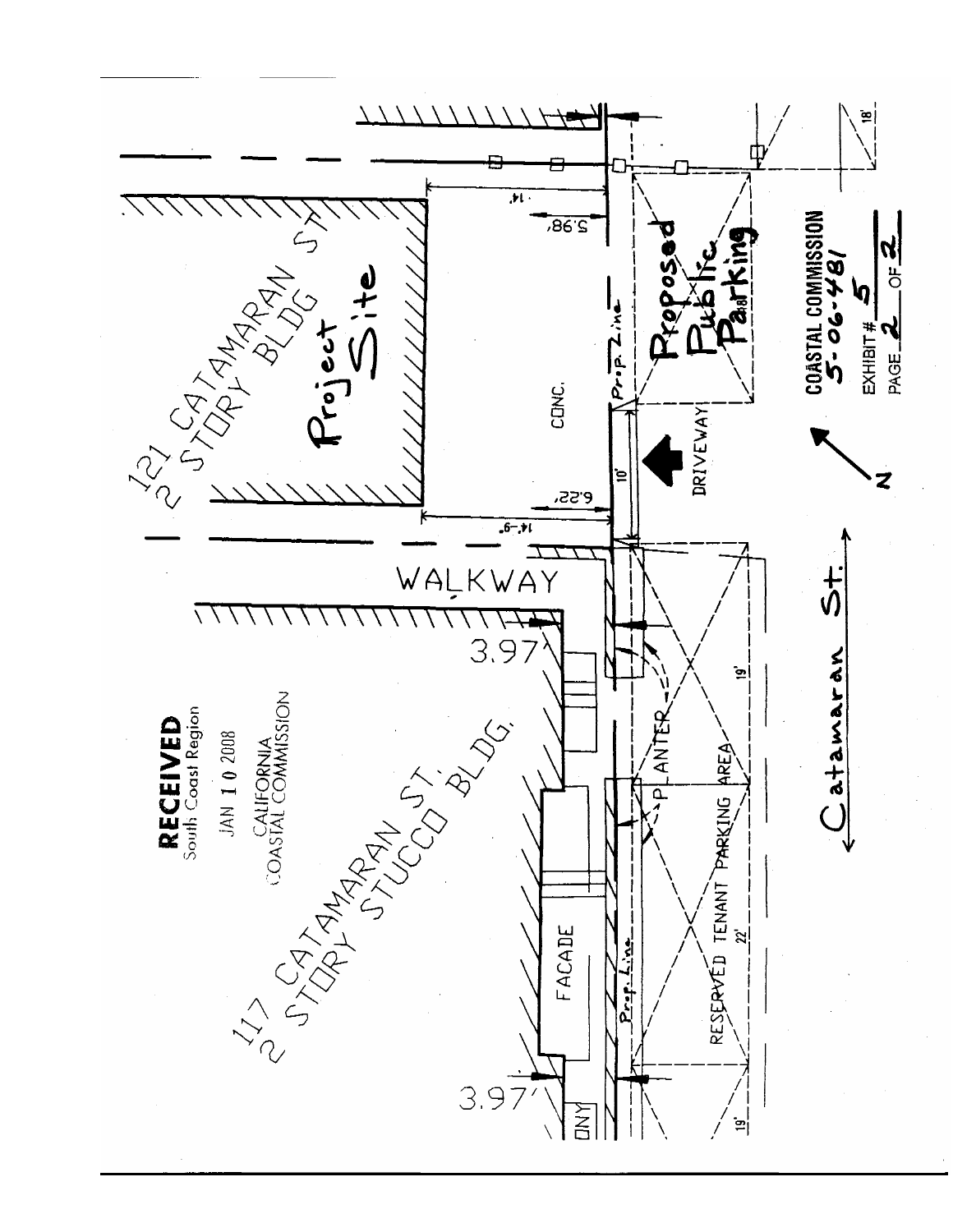